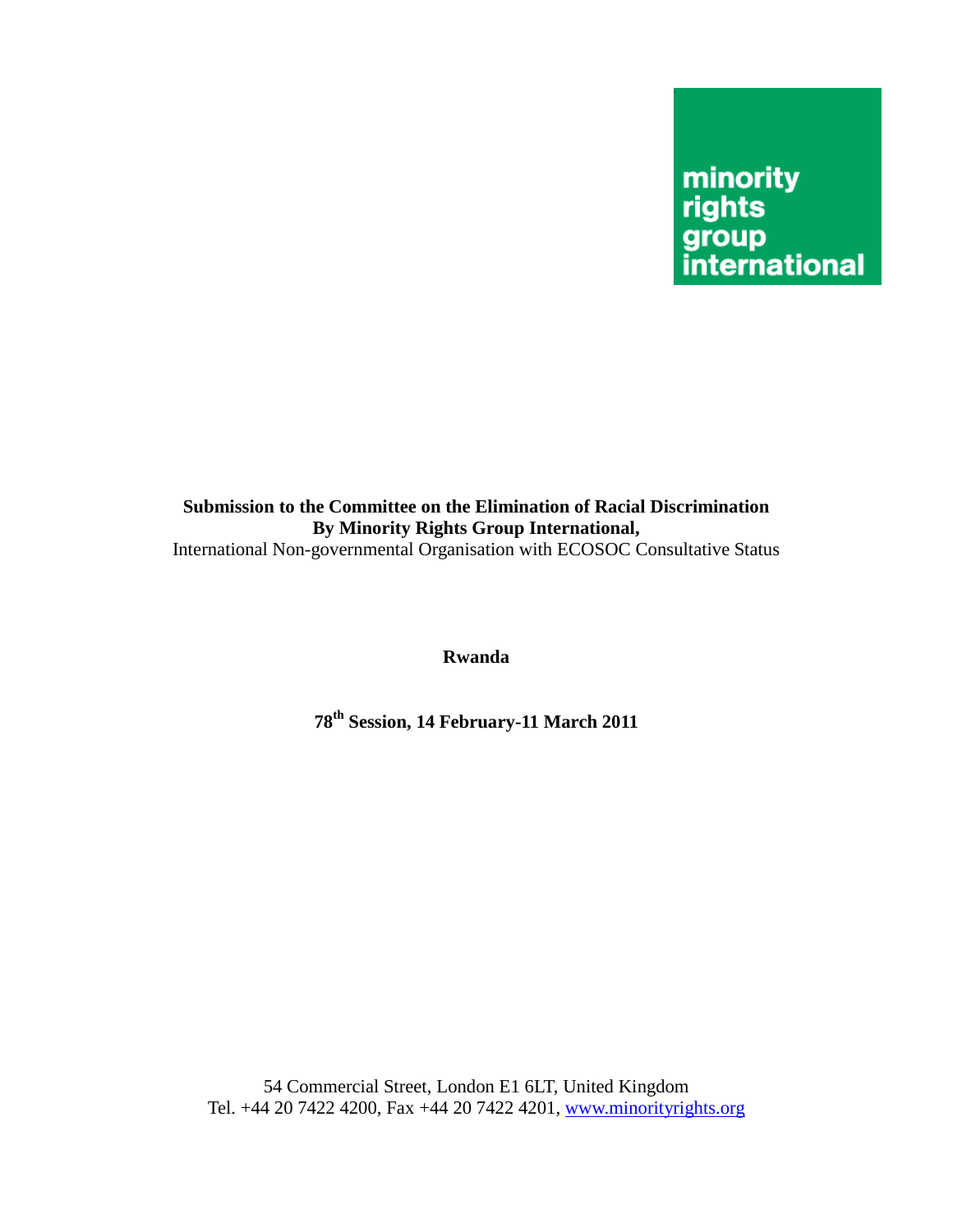# **Introduction**

 $\overline{a}$ 

Minority Rights Group International (MRG) is an international NGO working to secure the rights of ethnic, religious and linguistic minorities worldwide. MRG has consultative status with the United Nations Economic and Social Council (ECOSOC), and observer status with the African Commission on Human and Peoples' Rights (ACHPR). MRG and its Rwandan partners have studied firsthand the situation of the Batwa, and MRG has published recent reports on the Batwa: "Uncounted: the Hidden Lives of Batwa Women" (2010) and "The Right to Learn: Batwa Education in the Great Lakes Region of Africa" (2008).

In line with the mandate of MRG, this report addresses the rights of the Batwa<sup>1</sup> as a minority and indigenous community in Rwanda. First, this report provides an overview of the situation of the Batwa in Rwanda. Then, it focuses on the issues of recognition of Batwa's indigenous status, equal access to education, violence against Batwa women, and the right to housing.

# **Overview of the Batwa People**

The Batwa are an indigenous 'hunter-gatherer' people, traditionally inhabiting the forests of the Great Lakes Region of Africa, who have been evicted from their forest homes over many decades beginning in pre-colonial times. The Batwa can claim to be the original inhabitants of Rwanda, being related to other 'Pygmy' peoples of Central Africa. Although no official figures exist and it is difficult to estimate the numbers of the Batwa, estimates place the population in Rwanda at 33,000, or about 1% of the country's population.<sup>2</sup> The Batwa are dispersed throughout the country in small groups, and none are believed to maintain a traditional existence as forest-dwellers. Most Batwa work as potters, though others earn a living as day labourers or porters. Almost none own land or cattle.

The Batwa people can be considered the forgotten victims of the Rwandan genocide, and their suffering has gone largely unrecognised. It is estimated that up to 30% of the Rwandan Batwa population died or were killed as a consequence of the genocide and ensuing war.<sup>3</sup> The Batwa now live as a neglected and marginalised minority, mostly in conflict and post-conflict regions. The Batwa are widely stigmatised by both Hutus and Tutsis who consider them ignorant and uncivilised. Taboos surround eating together or even using utensils used by Batwa. Social and economic integration of Batwa in Rwandan society is extremely limited.<sup>4</sup> Furthermore, despite the prohibition on mentioning ethnicity, Kinyarwanda radio stations continue to broadcast racist jokes insulting the Batwa.<sup>5</sup>

The Batwa also remain disadvantaged in education, healthcare, and land rights. Restrictions imposed by the Government of Rwanda on Batwa organisations that actively promote their indigenous status

<sup>1</sup> MRG uses the term *Batwa*, which is the plural form of Twa or Mutwa.

<sup>&</sup>lt;sup>2</sup> CAURWA (now COPORWA), "Enquête sur la condition de vie socio-économique des ménages bénéficiares de la Communautés rwandais." January 2004, p15.

 $3$  Lewis, Jerome. "The Batwa Pygmies of the Great Lakes Region," Minority Rights Group International: June 2000, p25. <sup>4</sup> Ibid, p6; Ramsay, Kathryn. "Uncounted: the Hidden Lives of Batwa Women." Minority Rights Group International: May 2010, p2; Warrilow, Fay. "The Right to Learn: Batwa Education in the Great Lakes Region of Africa." Minority Rights Group International: December 2008, p16; Report of the African Commission's Working Group on Indigenous Populations/Communities: Mission to the Republic of Rwanda. 1-5 December 2008. p31. The African Commission on Human and People's Rights adopted this report at its  $47<sup>th</sup>$  Ordinary Session, 12-26 May 2010.

 $<sup>5</sup>$  This was reported by an MRG staff member on a Rwanda visit in February 2011.</sup>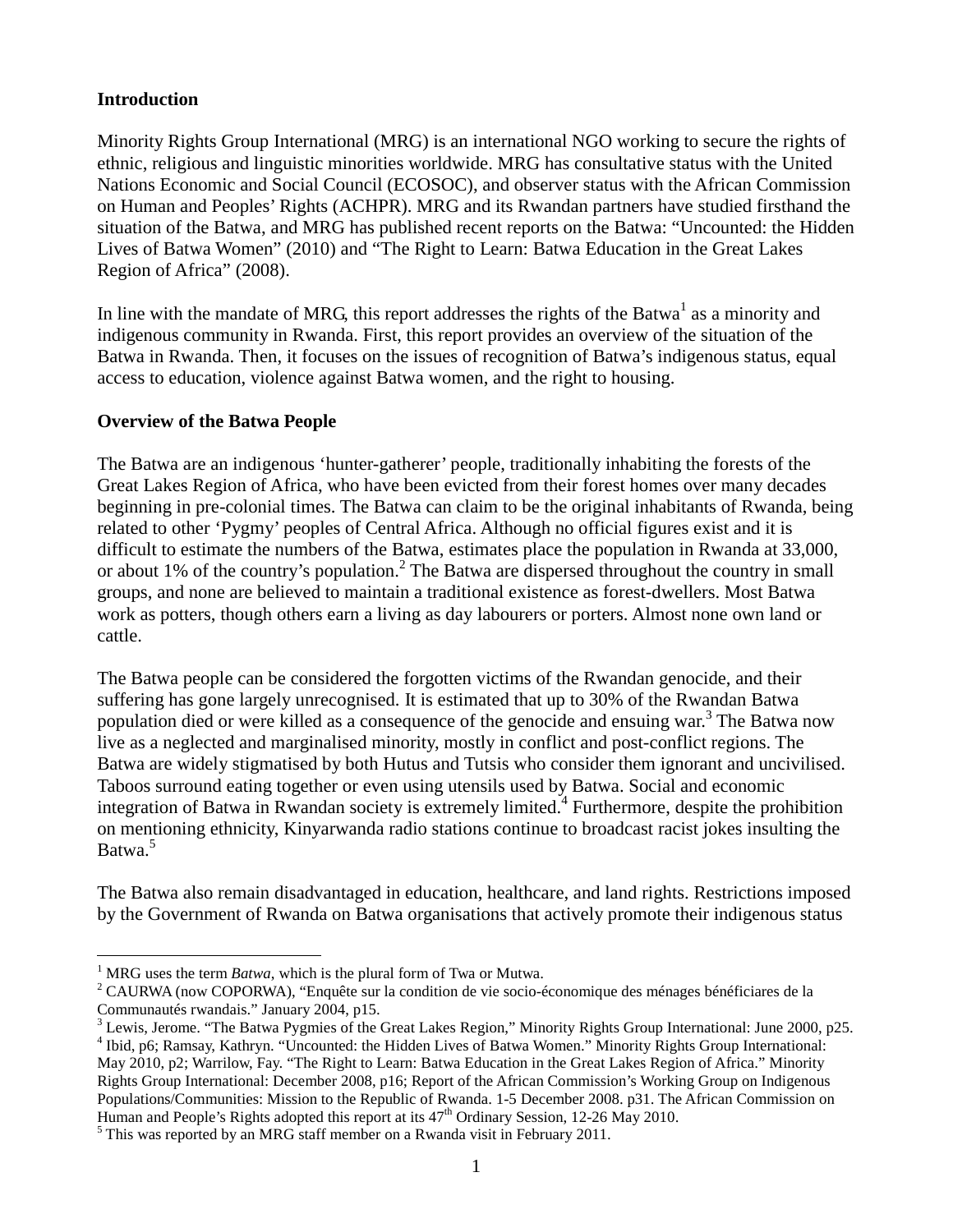as a distinct people has hindered actions to improve the lives of the Batwa. In 2004, the Rwandan Justice Ministry refused to grant legal status to the Batwa rights NGO Communauté des Autochtones Rwandaises (CAURWA) unless it stopped identifying the Batwa as Rwanda's first inhabitants, and stopped referring to Batwa people. In April 2006, the Secretary General of the Rwandan Ministry of Justice explained to IRIN News, "Such ethnic divisions have only caused conflicts between the people of this country... It is now time to pass over these petty differences and pursue the goal of national unity that will benefit everyone in Rwanda." In 2007, CAURWA was forced to change its name, as the government refused to budge on the issue of renewing its charity licence, until it had dropped the word 'indigenous' from its title.<sup>6</sup>

#### **Recognition of Batwa Indigenous Status**

 $\overline{a}$ 

In the aftermath of the 1994 Rwandan genocide, the Government of Rwanda has sought national unity and reconciliation by implementing policies and laws aimed at entirely eliminating distinctions among ethnic groups. Thereby, the Government of Rwanda refuses to recognise the existence of minority and indigenous groups in Rwanda. The Batwa live not only in Rwanda, but also in Burundi, Uganda, and the Democratic Republic of Congo and are generally considered an indigenous people in the region.

The Government report<sup>7</sup> mentions the Batwa in relation to a description of the origins of the Rwandan people in paragraphs 8-11, merely to state that all Rwandans are the same, and 'myths' of different ethnic origins among the Hutus, Tutsis, and Batwa 'were discounted'. Paragraph 12 then states that no distinct ethnic groups exist in Rwanda, because no ethnic difference has ever existed. Thereby, the Government report argues that Rwanda is home to only one shared ethnicity resulting from a common ancestry: 'the ethnic group of Banyarwanda'. While the Government has criminalized mention of ethnic distinctions<sup>8</sup> and does not consider the Batwa as a distinct indigenous people, the Government report includes two mentions of 'historically marginalised groups' (paragraphs 192 and 228). Although the report gives no definition of who this group includes or what their situation is, in Rwanda it is widely understood that 'historically marginalised groups' refers to the Batwa.

The Government of Rwanda's position is not in line with ICERD Article 1. As the Committee has highlighted in General Comment 8 on Article 1, identification with a particular racial or ethnic group is "based upon self-identification." CERD General Comment 24 on Article 1 further supports the right to recognition based on self-identification.<sup>9</sup> Furthermore, CERD General Comment 23

<sup>&</sup>lt;sup>6</sup> Report of the African Commission's Working Group on Indigenous Populations/Communities: Mission to the Republic of Rwanda, Note 4, p31.

 $<sup>7</sup>$  Thirteenth to seventeenth periodic report submitted by the Government of Rwanda on the current implementation status</sup> of the International Convention on the Elimination of All Forms of Racial Discrimination (ICERD). U.N. Doc. CERD/C/RWA/13-17 (2008).

<sup>8</sup> *Law No 47/2001 of December 2001 instituting punishment for offences of discrimination and sectarianism* provides for penalties to be imposed on people for divisionism or sectarianism, meaning "the use of any speech, written statement, or action that divides people, that is likely to spark conflicts among people, or that causes an uprising which might degenerate into strife among people based on discrimination." In essence, public mention of a distinction of groups into Hutu, Tutsi, and Twa is prohibited and considered 'divisionism', and therefore, a criminal offence.

<sup>&</sup>lt;sup>9</sup> CERD General Comment 24(3) on Article 1 states "Some States parties fail to collect data on the ethnic or national origin of their citizens or of other persons living on their territory, but decide at their own discretion which groups constitute ethnic groups or indigenous peoples that are to be recognized and treated as such. The Committee believes that there is an international standard concerning the specific rights of people belonging to such groups, together with generally recognized norms concerning equal rights for all and non-discrimination, including those incorporated in the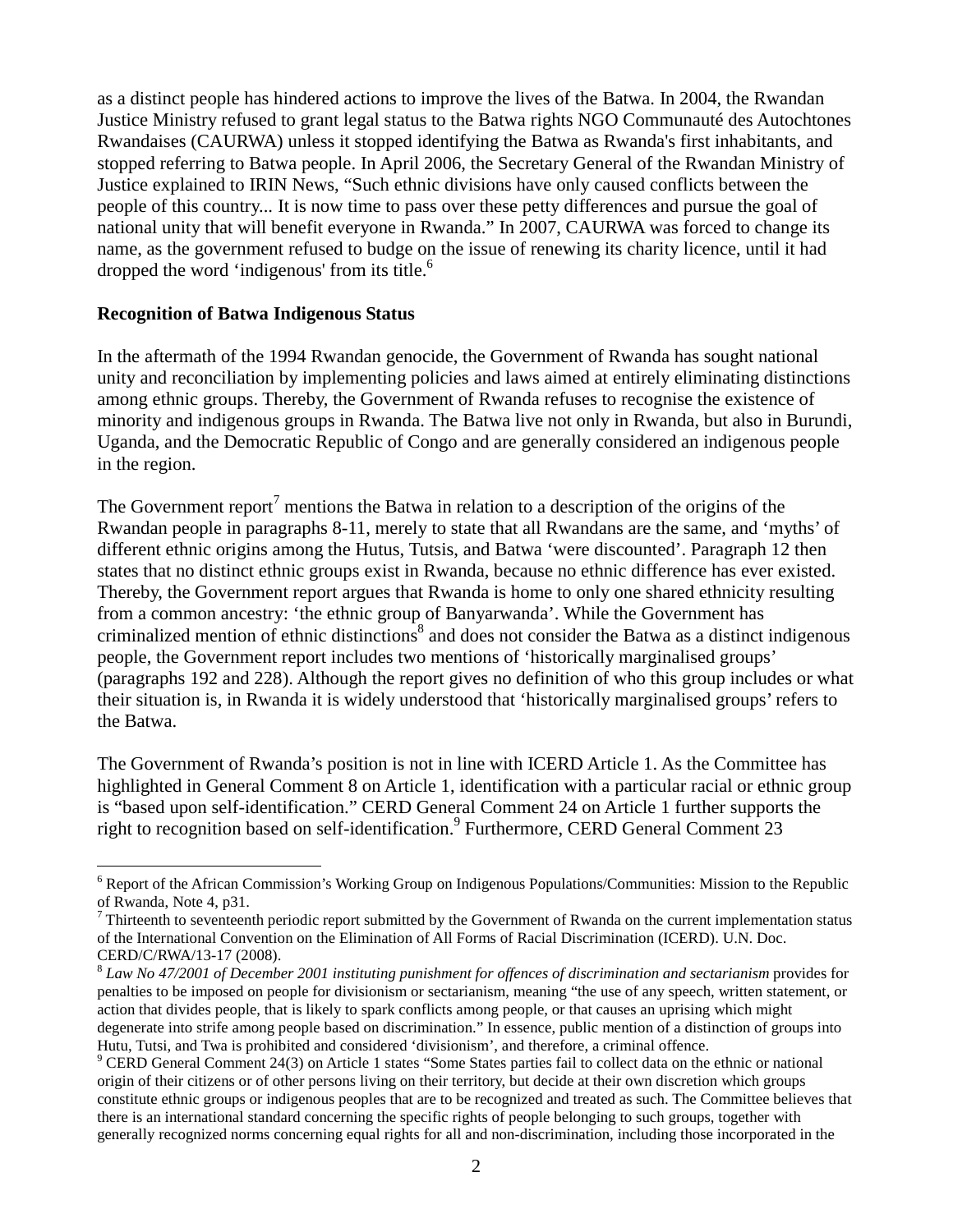specifically calls upon States parties to recognise and respect indigenous peoples and ensure that members of indigenous groups have equal rights and can exercise those rights. By refusing to recognise the Batwa as an ethnic indigenous minority, the Government fails to meet its obligations under these ICERD provisions.

The Government's position also runs contrary to the Human Rights Committee's approach to Article 27 of the International Covenant on Civil and Political Rights (ICCPR). The HRCtee in General Comment 23 echoes the assertions set forth in the CERD General Comments mentioned above by stating that '[t]he existence of an ethnic, religious or linguistic minority in a given State party does not depend upon a decision by that State party but requires to be established by objective criteria'.

While government sensitivities to ethnic differences are understandable given the 1994 genocide, MRG believes that the Rwandan Government's position is more likely to aggravate ethnic conflict in the future rather than reduce ethnic tensions. Rwanda has a history of ethnic conflict between the Hutu majority and Tutsi minority populations (with the Batwa often caught in the middle). Prior to the 1994 genocide, ethnic violence including massacres of Tutsis occurred during the 1960s and 1970s. Tensions within Rwandan society were not addressed after that violence and thus reoccurred in the 1990s. The current government's policy that everyone is Rwandan and no minority ethnic groups exist in the country does not address the deep-rooted tensions that continue to exist in Rwandan society. Moreover, it allows a situation to develop in which a group can enjoy a de facto position of privilege, while others are forbidden to challenge it. This provides fertile ground for frustrations, which movements wishing to challenge the state through violence can exploit. Thus, minority rights provisions enable these groups to enjoy human rights equally with the rest of the population, and allow historical grievances and discrimination to be tackled, without which the cycle of violence could continue in the future.

As a result of the Government's refusal to recognise minorities, official data to document the problems of the Batwa is not collected. For example, the estimate of the size of the Batwa population in Rwanda comes from research by NGOs instead of from a government census. While the Government's report does mention that some communities have been historically marginalised and deserve special assistance so that their full socio-economic integration can be achieved, the failure to recognise these communities as an indigenous group, and prevent discrimination on this basis, means that the effective implementation of ICERD is hindered. When minorities are not recognised, the Government cannot know whether its programmes are tackling their problems effectively.

The Government's stance also prevents or impedes development agencies and NGOs from addressing the marginalisation of the Batwa. For example, as mentioned above, Rwandan local NGOs working to improve the situation of the Batwa have faced restrictions on their activities and work under the threat that they could be accused of inciting ethnic divisions in the country. In 2008, the government prevented MRG and its Rwandan partner organizations from holding a training event on Batwa women's rights; MRG had to move the event to Uganda.

# **Equal Access to Education**

The education level of the Batwa remains far below the national average.<sup>10</sup> According to a survey,

International Convention on the Elimination of All Forms of Racial Discrimination."

 $10$  Report of the African Commission's Working Group on Indigenous Populations/Communities: Mission to the Republic of Rwanda, Note 4, p19.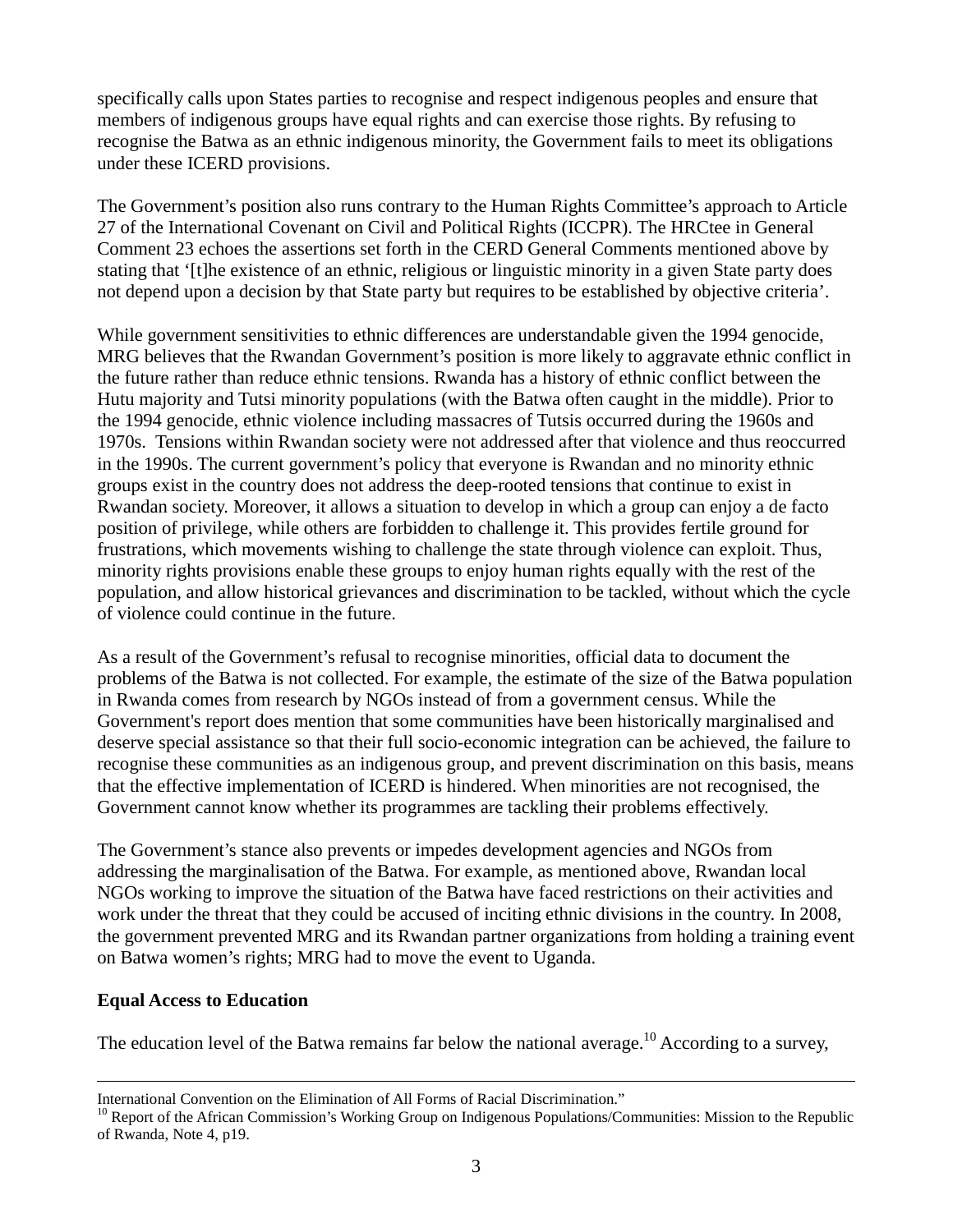only 23% of the Batwa can read and write.<sup>11</sup> Education is a fundamental human right and an essential part of human development. The right to education is protected under ICERD Article 5(i)(v), which prohibits discrimination in "the right to education and training," and the UN International Covenant on Economic, Social, and Cultural Rights (ICESCR). The benefits of education include facilitating participation in society to avoid being overlooked in a society where resources are limited. Many Batwa want an education in order to be literate so they can read road signs and read and write letters.

In paragraph 192 of its report, the Government states that historically marginalised people benefit from programs including 'universal education for all.' MRG commends the Government for supporting the higher education of 30 Batwa students under a programme for 'Historically Marginalised Groups'. However, education (including primary education remains a problem for the Batwa (particularly Batwa women and girls). For example, 54% of Batwa women and girls surveyed recently by NGOs had not been to school and  $46\%$  had only received some primary education.<sup>12</sup> To give their children this opportunity, Batwa women send them to school where they can; however, even where Batwa are exempted from school fees, many, especially Batwa girls, are forced to leave school early due to poverty and hunger, lack of materials, and discrimination.<sup>13</sup> Batwa children face discrimination both directly and indirectly at school, both by classmates, teachers, and textbook materials that portray the Batwa unfavourably.<sup>14</sup> The obligation of non-discrimination in education that the Government of Rwanda has under ICERD includes the obligation to ensure the prevention of both direct and indirect discrimination against Batwa children in access to education. Where Batwa are disproportionately disadvantaged in access to education because of poverty, the principle of equality and non-discrimination requires the implementation of special measures, as set out in ICERD Article 1.4, in order to Batwa are able to enjoy the right to education on a par with others.

#### **Violence against Batwa Women**

NGO conducted research in Rwanda in 2009, sought to measure the scale and various manifestations of violence against Batwa women, as well as the perpetrators and the causes.15 The study asked respondents about the types of violence they thought Batwa women in Rwanda experience. They identified sexual violence such as rape (35.8%), as well as other forms of physical violence (17.9%). 18.6% of the respondents identified marginalisation as one of the forms of violence which Batwa women experience the most frequently. This indicates that the situation of Batwa women and girls is influenced by their social status and their position within society and linked to their gender. 80% of the respondents stated that violence towards Batwa women exists in their neighbourhoods and 55.8% had heard reports of violence towards Batwa women in their neighbourhoods.<sup>16</sup> Although less pronounced in other social spheres, the respondents state that violence committed against Batwa women and girls also arises within the community, at school, etc.

 $\overline{a}$ 

<sup>&</sup>lt;sup>11</sup> CAURWA (now COPORWA), "Enquête sur la condition de vie socio-économique des ménages bénéficiares de la Communautés rwandais". January 2004, p14.

<sup>&</sup>lt;sup>12</sup> Ramsay, Kathryn. "Uncounted: the Hidden Lives of Batwa Women." Minority Rights Group International: May 2010, p9

<sup>&</sup>lt;sup>13</sup> Report of the African Commission's Working Group on Indigenous Populations/Communities: Mission to the Republic of Rwanda, Note 4, p47.

<sup>&</sup>lt;sup>14</sup> Ibid, p16, 20.

<sup>&</sup>lt;sup>15</sup> The research was performed in the three Rwandan districts of Gasabo, Rubavu and Nyaruguru, where 95 Twa women were interviewed. The choice of these districts was motivated by the high number of Twa communities residing there. Effective collaboration between local authorities and Twa community associations facilitated the performance of this research, without comprising its impartiality.

<sup>&</sup>lt;sup>16</sup> Ramsay, Kathryn. "Uncounted: the Hidden Lives of Batwa Women." Minority Rights Group International: May 2010, p 10-12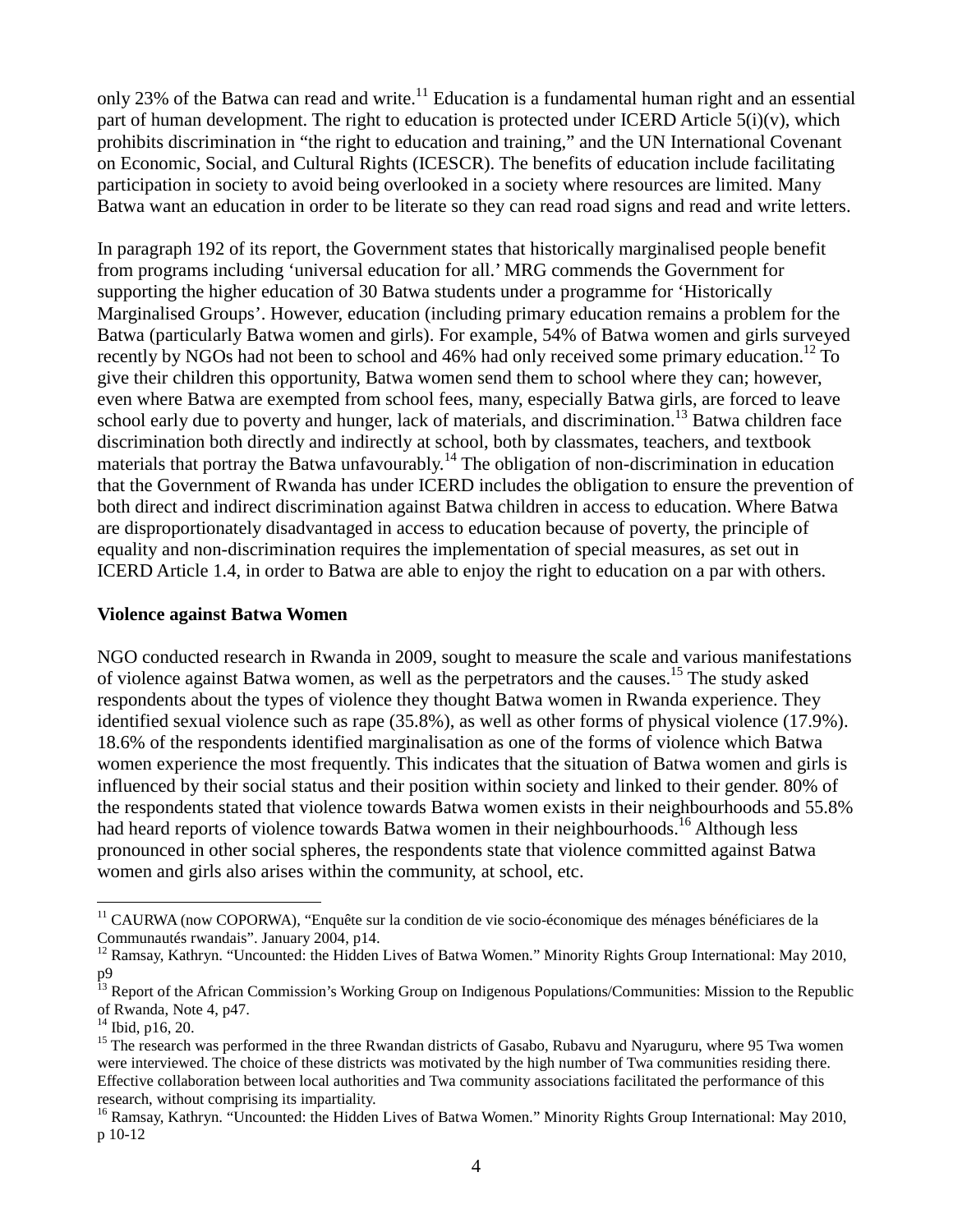In keeping with obligations under ICERD, the Government has an obligation to ensure that all measures it takes or programmes it implements to prevent violence against women include Batwa women and benefit them equally to other women. Likewise, article 5(a) on equality in the administration of justice requires the Government to ensure non-discrimination when Batwa women report cases of violence to the authorities. 47% of respondents in the survey said that reporting processes needed to be improved to help Batwa women report incidents of violence and 20% said there needed to be more understanding of Batwa women who report violence.<sup>17</sup>

# **Right to Housing**

MRG is concerned about the effects of the 'Bye Bye Nyakatsi' programme described in detail to the Committee in the report by the Unrepresented Nations and Peoples Organisation (UNPO) (p. 20-21) on the right to housing of the Batwa in Rwanda.

In addition to the information presented in that report, an MRG staff member who visited Rwanda in February 2010, reported that although the president had made a statement that the programme would be changed to ensure Nyakatsi houses would not in future be destroyed before alternative accommodation had been provided, the Bye Bye Nyakatsi programme is continuing in its original form.

# **Conclusion and Recommendations**

The rights of the Batwa in Rwanda have been ignored systematically. The lack of data on the Batwa population and their scarce mention in the Government report further supports the conclusion that the Batwa are marginalised and disregarded. This denial of rights extends to every part of public life. Article 2 of ICERD requires that "States Parties condemn racial discrimination and undertake to pursue by all appropriate means and without delay a policy of eliminating racial discrimination in all its forms and promoting understanding among all races." In order to comply with ICERD, MRG recommends the Committee make the following recommendations to the Government of Rwanda:

- The Government should recognise the existence of the Batwa as a prerequisite to fully understanding and tackling the discrimination and marginalisation that they face.
- The Government should acknowledge that accurate data disaggregated by ethnicity (and gender) is essential to develop and monitor effective programmes to ensure nondiscrimination and improve the situation of the Batwa.
- The Government should collect data sensitively and should work on a consultative basis with the Batwa community and should collect and use the data in accordance with basic principles, e.g. self-identification, transparency in reasons for data collection, confidentiality and data protection.
- The Government of Rwanda should continue its programme to support the education of Batwa university students and undertake a systematic study of the causes of lack of access to education by Batwa paying particular attention to Batwa girls. Programmes to ensure Batwa children can access education on an equal footing with other children should be implemented.

 $\overline{a}$ 

 $17$  Ibid. p.12